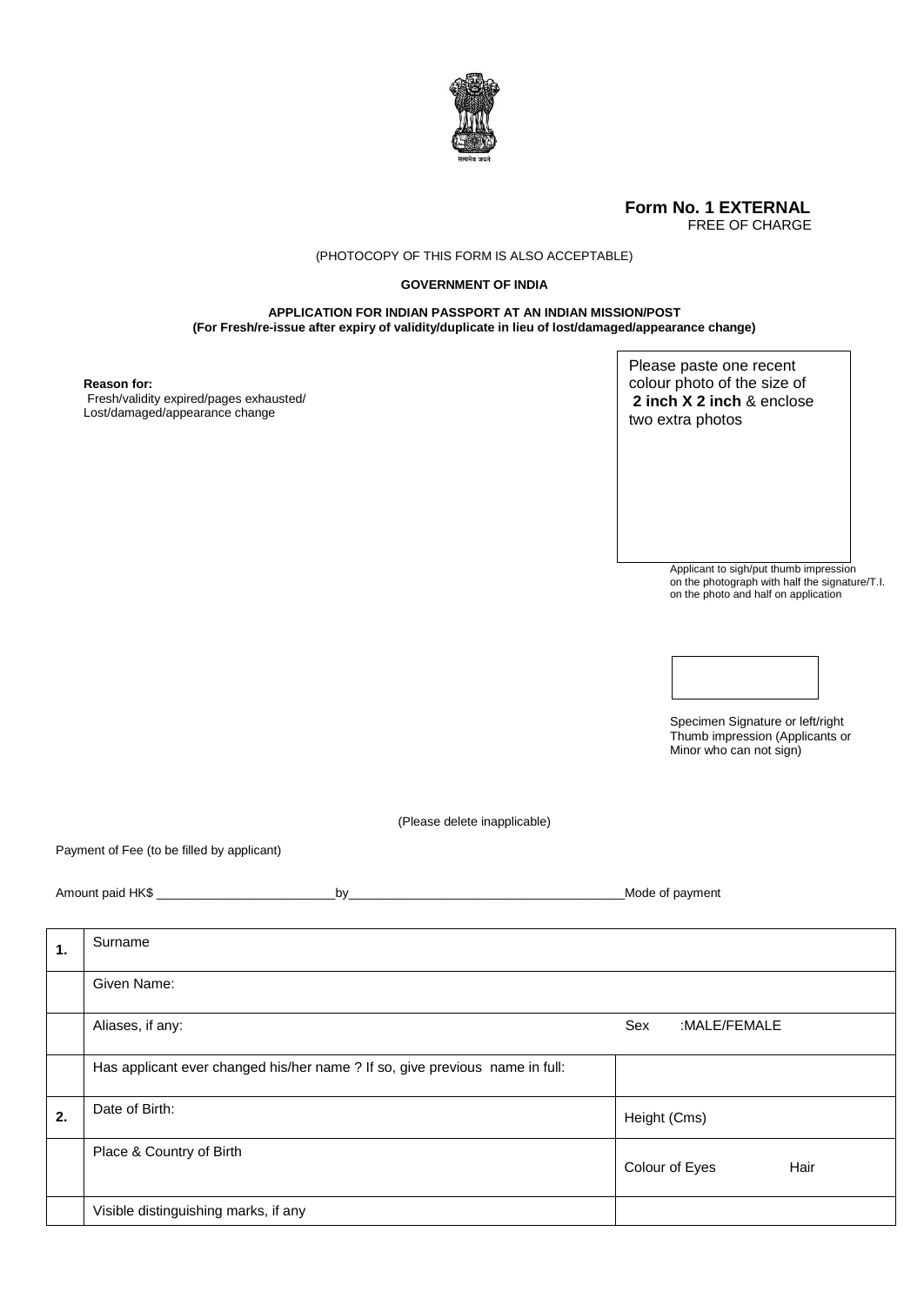| 3.  |                                                                           |                                                                                                                                                                                                                                |  |                                |
|-----|---------------------------------------------------------------------------|--------------------------------------------------------------------------------------------------------------------------------------------------------------------------------------------------------------------------------|--|--------------------------------|
|     |                                                                           |                                                                                                                                                                                                                                |  |                                |
|     |                                                                           |                                                                                                                                                                                                                                |  |                                |
| 4.  | Permanent address:                                                        |                                                                                                                                                                                                                                |  |                                |
|     | In India                                                                  |                                                                                                                                                                                                                                |  |                                |
|     |                                                                           |                                                                                                                                                                                                                                |  |                                |
|     |                                                                           |                                                                                                                                                                                                                                |  |                                |
|     | In Hong Kong                                                              |                                                                                                                                                                                                                                |  |                                |
|     |                                                                           |                                                                                                                                                                                                                                |  |                                |
|     |                                                                           |                                                                                                                                                                                                                                |  |                                |
|     |                                                                           |                                                                                                                                                                                                                                |  |                                |
| 5.  | Name of Father:                                                           |                                                                                                                                                                                                                                |  | Country of his birth:          |
|     |                                                                           |                                                                                                                                                                                                                                |  |                                |
|     | Name of Mother:                                                           |                                                                                                                                                                                                                                |  | Country of her birth:          |
|     |                                                                           |                                                                                                                                                                                                                                |  |                                |
|     |                                                                           |                                                                                                                                                                                                                                |  |                                |
|     |                                                                           | — 1990 года в село в 1990 года в 1990 года в 1990 года в 1990 года в 1990 года в 1990 года в 1990 года в 1990 года в 1990 года в 1990 года в 1990 года в 1990 года в 1990 года в 1990 года в 1990 года в 1990 года в 1990 года |  |                                |
| 6.  | Married ( )/Unmarried ( )                                                 |                                                                                                                                                                                                                                |  |                                |
| 7.  | Name & Nationality of Spouse                                              |                                                                                                                                                                                                                                |  |                                |
| 8.  |                                                                           | Particulars of person to be intimated in the event of death or accident:                                                                                                                                                       |  |                                |
|     |                                                                           |                                                                                                                                                                                                                                |  |                                |
|     |                                                                           |                                                                                                                                                                                                                                |  |                                |
|     |                                                                           | Address and the contract of the contract of the contract of the contract of the contract of the contract of the contract of the contract of the contract of the contract of the contract of the contract of the contract of th |  |                                |
| 9.  | Local car driving Licence No.                                             |                                                                                                                                                                                                                                |  | Date & Place of Issue          |
| 10. | Educational qualification<br>(in order to determine emigration<br>status) |                                                                                                                                                                                                                                |  |                                |
| 11. | When did applicant first leave India                                      |                                                                                                                                                                                                                                |  | When was he/she in India last: |
| 12. | How long has applicant continuously resided abroad?                       |                                                                                                                                                                                                                                |  |                                |
| 13. | Present Emigration status (with documentary evidence):<br>(ECR/ECNR)      |                                                                                                                                                                                                                                |  |                                |
|     | Occupation and business address                                           |                                                                                                                                                                                                                                |  |                                |
| 14. |                                                                           |                                                                                                                                                                                                                                |  | Telephone:                     |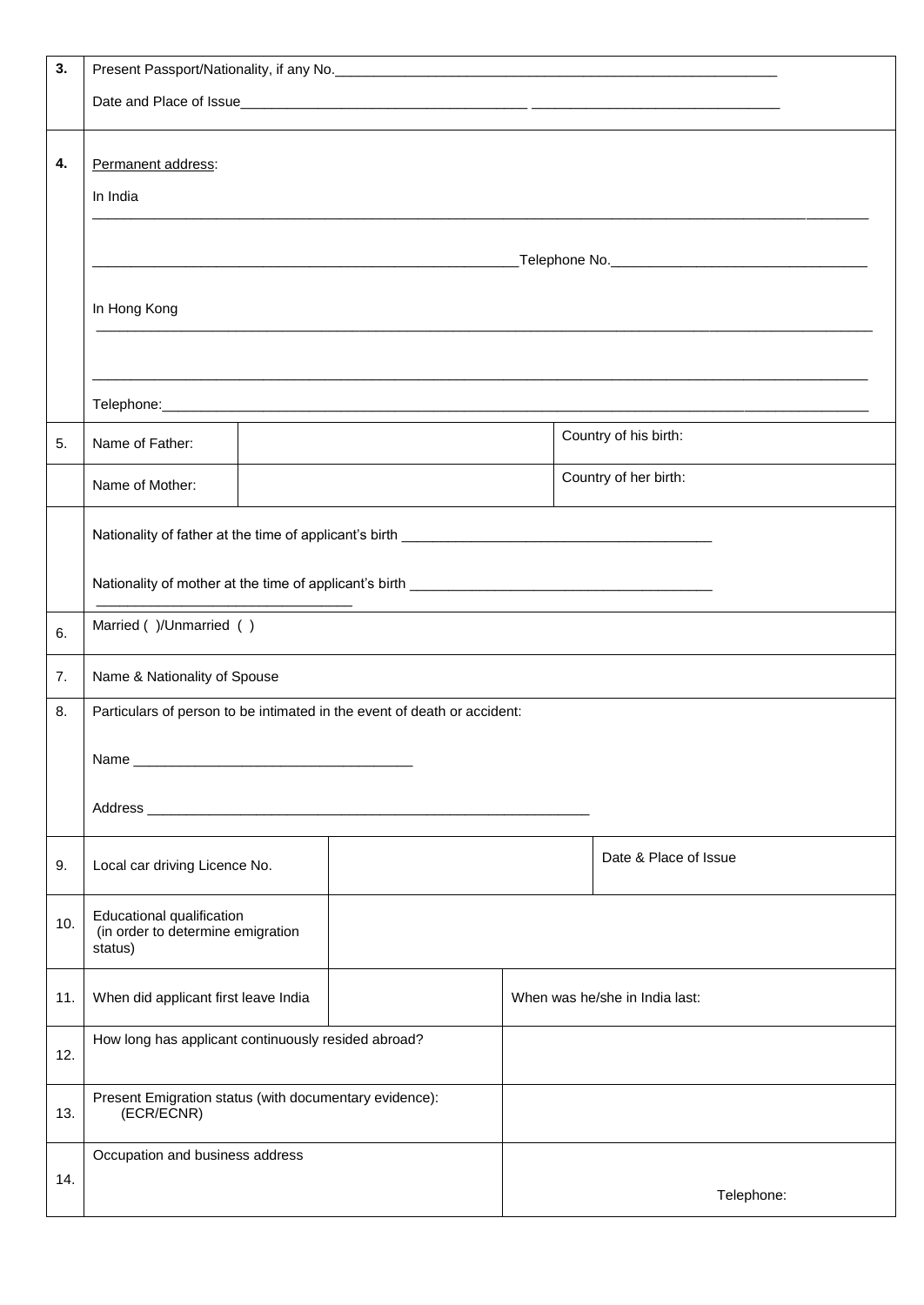| 15. | Please mention, if citizen of India by<br>Birth/Descent/Naturalization/Registration.                                                                                                             |                                                                                                                               |
|-----|--------------------------------------------------------------------------------------------------------------------------------------------------------------------------------------------------|-------------------------------------------------------------------------------------------------------------------------------|
| 16. | Did the applicant ever possess any other nationality or travel<br>document of any other country, if so, please give details:                                                                     |                                                                                                                               |
| 17. | Was the applicant ever refused an Indian passport? (Yes/No)                                                                                                                                      |                                                                                                                               |
| 18. | Was applicant's passport ever impounded/revoked ? If so,<br>details please. (Yes/No)                                                                                                             |                                                                                                                               |
| 19. | Name and address of two relatives/friends in Hong Kong / India:                                                                                                                                  |                                                                                                                               |
|     | i.                                                                                                                                                                                               | ii.                                                                                                                           |
|     |                                                                                                                                                                                                  |                                                                                                                               |
|     |                                                                                                                                                                                                  |                                                                                                                               |
| 20. | Is applicant in Govt. Service/Public Undertaking Service/Statutory Bodies Services of India? If so, please give<br>details and enclose 'No objection certificate' from you employer in original. |                                                                                                                               |
|     | (i) Are any criminal proceedings pending against the applicant in any court in India? If so, please give details :                                                                               |                                                                                                                               |
| 21. | (ii) Has applicant ever been repatriated from abroad to India at the expenses of the Govt. of India? If so please give details :                                                                 |                                                                                                                               |
| 22. | No. of lost/damaged passport:                                                                                                                                                                    | Date of issue:                                                                                                                |
|     | Place of issue:                                                                                                                                                                                  | <b>Valid Until</b>                                                                                                            |
|     |                                                                                                                                                                                                  | (i) Briefly state circumstances of loss/theft/damage of passport on a plain paper and attach copy of report lodged with local |
| 23. | police in case of loss/theft.                                                                                                                                                                    |                                                                                                                               |
|     | (ii) Give details of restriction, if any, put in applicant's damaged/lost passport.                                                                                                              |                                                                                                                               |
|     | (ii) Did the applicant avail transfer of residence, foreign travel scheme facility on lost/damaged passport ? If so, details please                                                              |                                                                                                                               |
| 24. | Is the applicant registered with Indian Mission/Post? If not, is he a member of any Indian Organization?                                                                                         |                                                                                                                               |

25. DECLARATION: I owe allegiance to the sovereignty, unity and integrity of India and have not voluntarily acquitted the citizenship or travel document of another country. I have not lost, surrendered or been deprived of citizenship of India.

The information given by me is true and I am solely responsible for its accuracy. I am aware that it is an offence under the Passports Act, 1967 to furnish any false information or to suppress any material information with a view to obtaining Passport or any other travel document.

> Signature/Thumb Impression of applicant (Left hand T.I if male and right hand T.I. if female)

Date \_\_\_\_\_\_\_\_\_\_\_\_\_\_\_\_ Place \_\_\_\_\_\_\_\_\_\_\_\_\_\_\_\_\_